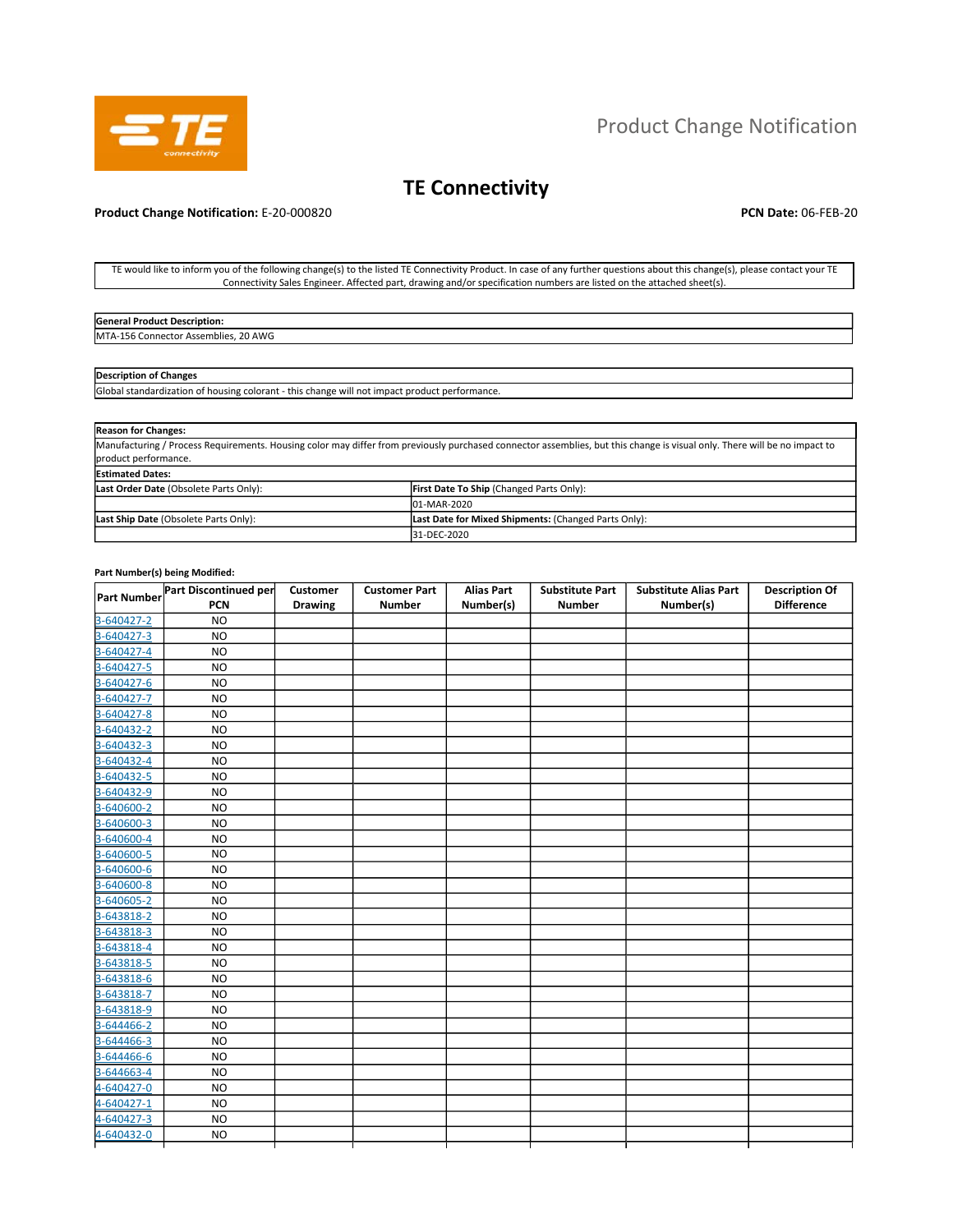| <b>Part Numberl</b> | Part Discontinued per<br>PCN | Customer<br><b>Drawing</b> | <b>Customer Part</b><br>Number | <b>Alias Part</b><br>Number(s) | <b>Substitute Part</b><br>Number | Substitute Alias Part<br>Number(s) | <b>Description Of</b><br><b>Difference</b> |
|---------------------|------------------------------|----------------------------|--------------------------------|--------------------------------|----------------------------------|------------------------------------|--------------------------------------------|
| 4-640600-5          | N <sub>O</sub>               |                            |                                |                                |                                  |                                    |                                            |
| 4-643818-2          | N <sub>O</sub>               |                            |                                |                                |                                  |                                    |                                            |
| 4-643818-3          | N <sub>O</sub>               |                            |                                |                                |                                  |                                    |                                            |

The documents listed below are being modified. Related parts that are not explicitly listed on this PCN are not being modified or discontinued as per the PCN. The Last Order Date, Last Ship Date, First Date to Ship Changed Parts and last date for Mixed Shipments apply only to parts explicitly listed on this PCN.

### **Customer Drawing(s) Being Modified:**

| <b>Drawing Number</b> | <b>Related Part Number</b>         | <b>Customer Part Number Current Revision New Revision</b> |     |  |
|-----------------------|------------------------------------|-----------------------------------------------------------|-----|--|
| 640427                | 3-640427-2                         |                                                           |     |  |
| 640432                | 3-640432-2                         |                                                           | IU2 |  |
| 640600                | 4-640600-5, 3-640600-4, 3-640600-2 |                                                           | IU2 |  |
| 643818                | 3-643818-2                         |                                                           | H2  |  |
| 644466                | 3-644466-2                         |                                                           | E2  |  |
| 644663                | 3-644663-4                         |                                                           | E2  |  |

#### **Part Number(s) being Modified:**

| Part          | Part Discontinued per | Customer       | <b>Customer Part</b> | <b>Alias Part</b> | <b>Substitute Part</b> | <b>Substitute Alias Part</b> | <b>Description Of</b> |
|---------------|-----------------------|----------------|----------------------|-------------------|------------------------|------------------------------|-----------------------|
| <b>Number</b> | <b>PCN</b>            | <b>Drawing</b> | <b>Number</b>        | Number(s)         | <b>Number</b>          | Number(s)                    | <b>Difference</b>     |
| 3-640427-2    | <b>NO</b>             |                |                      |                   |                        |                              |                       |
| 3-640427-3    | <b>NO</b>             |                |                      |                   |                        |                              |                       |
| 3-640427-4    | <b>NO</b>             |                |                      |                   |                        |                              |                       |
| 3-640427-5    | <b>NO</b>             |                |                      |                   |                        |                              |                       |
| 3-640427-6    | <b>NO</b>             |                |                      |                   |                        |                              |                       |
| 3-640427-7    | <b>NO</b>             |                |                      |                   |                        |                              |                       |
| 3-640427-8    | <b>NO</b>             |                |                      |                   |                        |                              |                       |
| 3-640432-2    | <b>NO</b>             |                |                      |                   |                        |                              |                       |
| 3-640432-3    | <b>NO</b>             |                |                      |                   |                        |                              |                       |
| 3-640432-4    | <b>NO</b>             |                |                      |                   |                        |                              |                       |
| 3-640432-5    | <b>NO</b>             |                |                      |                   |                        |                              |                       |
| 3-640432-9    | <b>NO</b>             |                |                      |                   |                        |                              |                       |
| 3-640600-2    | <b>NO</b>             |                |                      |                   |                        |                              |                       |
| 3-640600-3    | <b>NO</b>             |                |                      |                   |                        |                              |                       |
| 3-640600-4    | <b>NO</b>             |                |                      |                   |                        |                              |                       |
| 3-640600-5    | <b>NO</b>             |                |                      |                   |                        |                              |                       |
| 3-640600-6    | <b>NO</b>             |                |                      |                   |                        |                              |                       |
| 3-640600-8    | <b>NO</b>             |                |                      |                   |                        |                              |                       |
| 3-643818-2    | <b>NO</b>             |                |                      |                   |                        |                              |                       |
| 3-643818-3    | <b>NO</b>             |                |                      |                   |                        |                              |                       |
| 3-643818-4    | <b>NO</b>             |                |                      |                   |                        |                              |                       |
| 3-643818-5    | <b>NO</b>             |                |                      |                   |                        |                              |                       |
| 3-643818-6    | <b>NO</b>             |                |                      |                   |                        |                              |                       |
| 3-643818-7    | <b>NO</b>             |                |                      |                   |                        |                              |                       |
| 3-643818-9    | <b>NO</b>             |                |                      |                   |                        |                              |                       |
| 3-644466-2    | <b>NO</b>             |                |                      |                   |                        |                              |                       |
| 3-644466-3    | <b>NO</b>             |                |                      |                   |                        |                              |                       |
| 3-644466-6    | <b>NO</b>             |                |                      |                   |                        |                              |                       |
| 3-644663-4    | <b>NO</b>             |                |                      |                   |                        |                              |                       |
| 4-640427-0    | <b>NO</b>             |                |                      |                   |                        |                              |                       |
| 4-640427-1    | <b>NO</b>             |                |                      |                   |                        |                              |                       |
| 4-640427-3    | <b>NO</b>             |                |                      |                   |                        |                              |                       |
| 4-640432-0    | <b>NO</b>             |                |                      |                   |                        |                              |                       |
| 4-643818-2    | <b>NO</b>             |                |                      |                   |                        |                              |                       |
| 4-643818-3    | <b>NO</b>             |                |                      |                   |                        |                              |                       |

The documents listed below are being modified. Related parts that are not explicitly listed on this PCN are not being modified or discontinued as per the PCN. The Last Order Date, Last Ship Date, First Date to Ship Changed Parts and last date for Mixed Shipments apply only to parts explicitly listed on this PCN.

## **Customer Drawing(s) Being Modified:**

|        |            | Drawing NumberRelated Part NumberCustomer Part NumberCurrent Revision New Revision |  |
|--------|------------|------------------------------------------------------------------------------------|--|
| 640427 | 3-640427-2 |                                                                                    |  |
| 640432 | 3-640432-2 |                                                                                    |  |
|        |            |                                                                                    |  |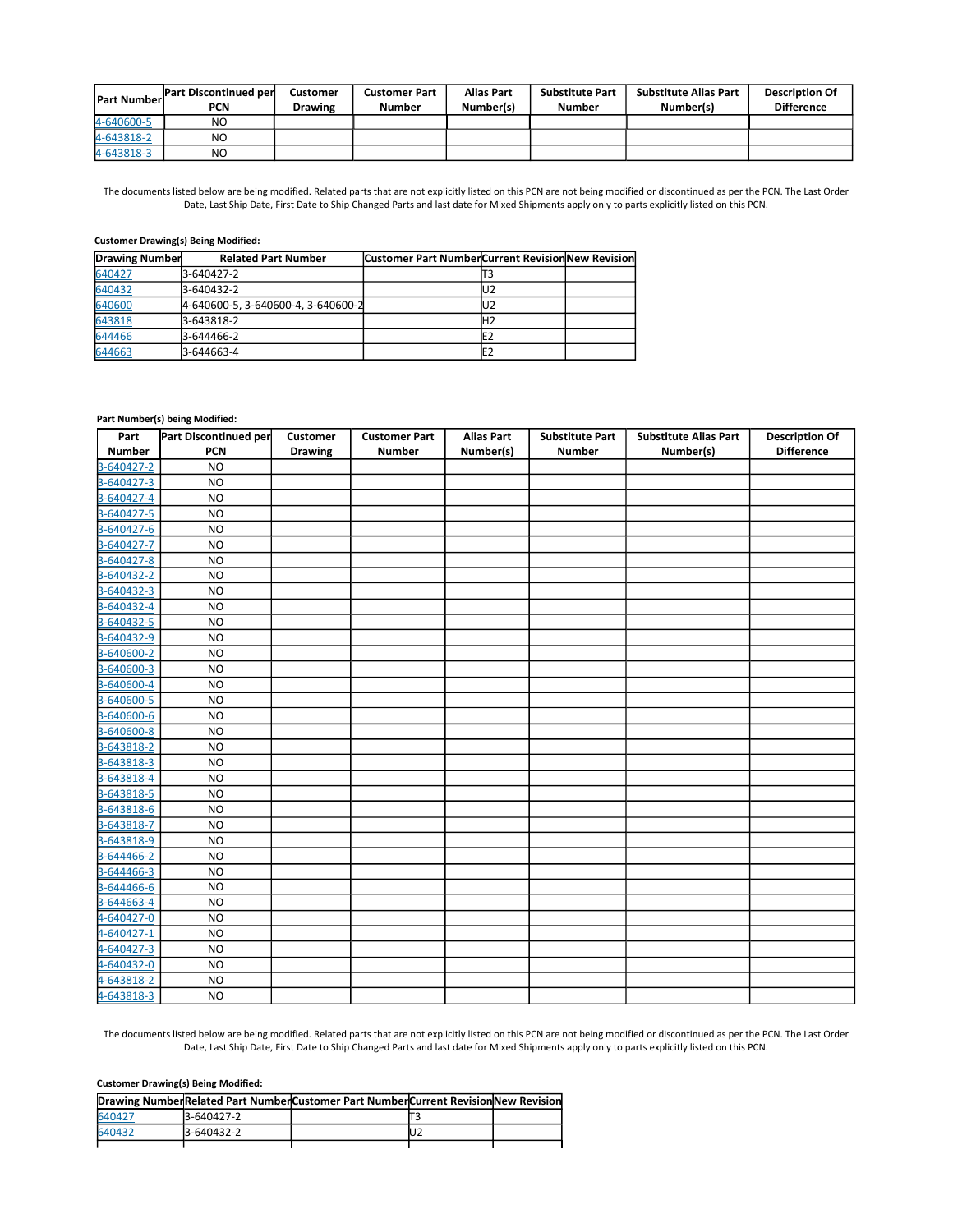|        |            | Drawing NumberRelated Part NumberCustomer Part NumberCurrent RevisionNew Revision |     |  |
|--------|------------|-----------------------------------------------------------------------------------|-----|--|
| 640600 | 3-640600-2 |                                                                                   | lU2 |  |
| 643818 | 3-643818-2 |                                                                                   |     |  |
| 644466 | 3-644466-2 |                                                                                   |     |  |
| 644663 | 3-644663-4 |                                                                                   |     |  |

**Part Number(s) being Modified:** 

| Part<br><b>Number</b> | <b>Part Discontinued per</b><br>PCN | <b>Customer</b><br><b>Drawing</b> | <b>Customer Part</b><br><b>Number</b> | Alias Part<br>Number(s) | <b>Substitute Part</b><br>Number | <b>Substitute Alias Part</b><br>Number(s) | <b>Description Of</b><br><b>Difference</b> |
|-----------------------|-------------------------------------|-----------------------------------|---------------------------------------|-------------------------|----------------------------------|-------------------------------------------|--------------------------------------------|
| 3-640605-2            | NO                                  |                                   |                                       |                         |                                  |                                           |                                            |
| 4-640600-5            | N <sub>O</sub>                      |                                   |                                       |                         |                                  |                                           |                                            |

## **Part Number(s) being Modified:**

| Part          | Part Discontinued per | <b>Customer</b> | <b>Customer Part</b> | <b>Alias Part</b> | <b>Substitute Part</b> | <b>Substitute Alias Part</b> | <b>Description Of</b> |
|---------------|-----------------------|-----------------|----------------------|-------------------|------------------------|------------------------------|-----------------------|
| <b>Number</b> | <b>PCN</b>            | <b>Drawing</b>  | <b>Number</b>        | Number(s)         | <b>Number</b>          | Number(s)                    | <b>Difference</b>     |
| 3-640427-2    | <b>NO</b>             |                 |                      |                   |                        |                              |                       |
| 3-640427-3    | <b>NO</b>             |                 |                      |                   |                        |                              |                       |
| 3-640427-4    | <b>NO</b>             |                 |                      |                   |                        |                              |                       |
| 3-640427-5    | <b>NO</b>             |                 |                      |                   |                        |                              |                       |
| 3-640427-6    | <b>NO</b>             |                 |                      |                   |                        |                              |                       |
| 3-640427-7    | <b>NO</b>             |                 |                      |                   |                        |                              |                       |
| 3-640427-8    | <b>NO</b>             |                 |                      |                   |                        |                              |                       |
| 3-640432-2    | <b>NO</b>             |                 |                      |                   |                        |                              |                       |
| 3-640432-3    | <b>NO</b>             |                 |                      |                   |                        |                              |                       |
| 3-640432-4    | <b>NO</b>             |                 |                      |                   |                        |                              |                       |
| 3-640432-5    | <b>NO</b>             |                 |                      |                   |                        |                              |                       |
| 3-640432-9    | <b>NO</b>             |                 |                      |                   |                        |                              |                       |
| 3-640600-2    | <b>NO</b>             |                 |                      |                   |                        |                              |                       |
| 3-640600-3    | <b>NO</b>             |                 |                      |                   |                        |                              |                       |
| 3-640600-4    | <b>NO</b>             |                 |                      |                   |                        |                              |                       |
| 3-640600-5    | <b>NO</b>             |                 |                      |                   |                        |                              |                       |
| 3-640600-6    | N <sub>O</sub>        |                 |                      |                   |                        |                              |                       |
| 3-640600-8    | <b>NO</b>             |                 |                      |                   |                        |                              |                       |
| 3-640605-2    | <b>NO</b>             |                 |                      |                   |                        |                              |                       |
| 3-643818-2    | <b>NO</b>             |                 |                      |                   |                        |                              |                       |
| 3-643818-3    | <b>NO</b>             |                 |                      |                   |                        |                              |                       |
| 3-643818-4    | <b>NO</b>             |                 |                      |                   |                        |                              |                       |
| 3-643818-5    | <b>NO</b>             |                 |                      |                   |                        |                              |                       |
| 3-643818-6    | <b>NO</b>             |                 |                      |                   |                        |                              |                       |
| 3-643818-7    | <b>NO</b>             |                 |                      |                   |                        |                              |                       |
| 3-643818-9    | <b>NO</b>             |                 |                      |                   |                        |                              |                       |
| 3-644663-4    | <b>NO</b>             |                 |                      |                   |                        |                              |                       |
| 4-640427-0    | <b>NO</b>             |                 |                      |                   |                        |                              |                       |
| 4-640427-1    | <b>NO</b>             |                 |                      |                   |                        |                              |                       |
| 4-640427-3    | <b>NO</b>             |                 |                      |                   |                        |                              |                       |
| 4-640432-0    | <b>NO</b>             |                 |                      |                   |                        |                              |                       |
| 4-640600-5    | <b>NO</b>             |                 |                      |                   |                        |                              |                       |
| 4-643818-2    | <b>NO</b>             |                 |                      |                   |                        |                              |                       |
| 4-643818-3    | <b>NO</b>             |                 |                      |                   |                        |                              |                       |

The documents listed below are being modified. Related parts that are not explicitly listed on this PCN are not being modified or discontinued as per the PCN. The Last Order Date, Last Ship Date, First Date to Ship Changed Parts and last date for Mixed Shipments apply only to parts explicitly listed on this PCN.

## **Customer Drawing(s) Being Modified:**

|        |            | Drawing NumberRelated Part NumberCustomer Part NumberCurrent Revision New Revision |  |
|--------|------------|------------------------------------------------------------------------------------|--|
| 640427 | 3-640427-2 |                                                                                    |  |
| 640432 | 3-640432-2 |                                                                                    |  |
| 640600 | 3-640600-2 |                                                                                    |  |
| 643818 | 3-643818-2 |                                                                                    |  |
|        |            |                                                                                    |  |